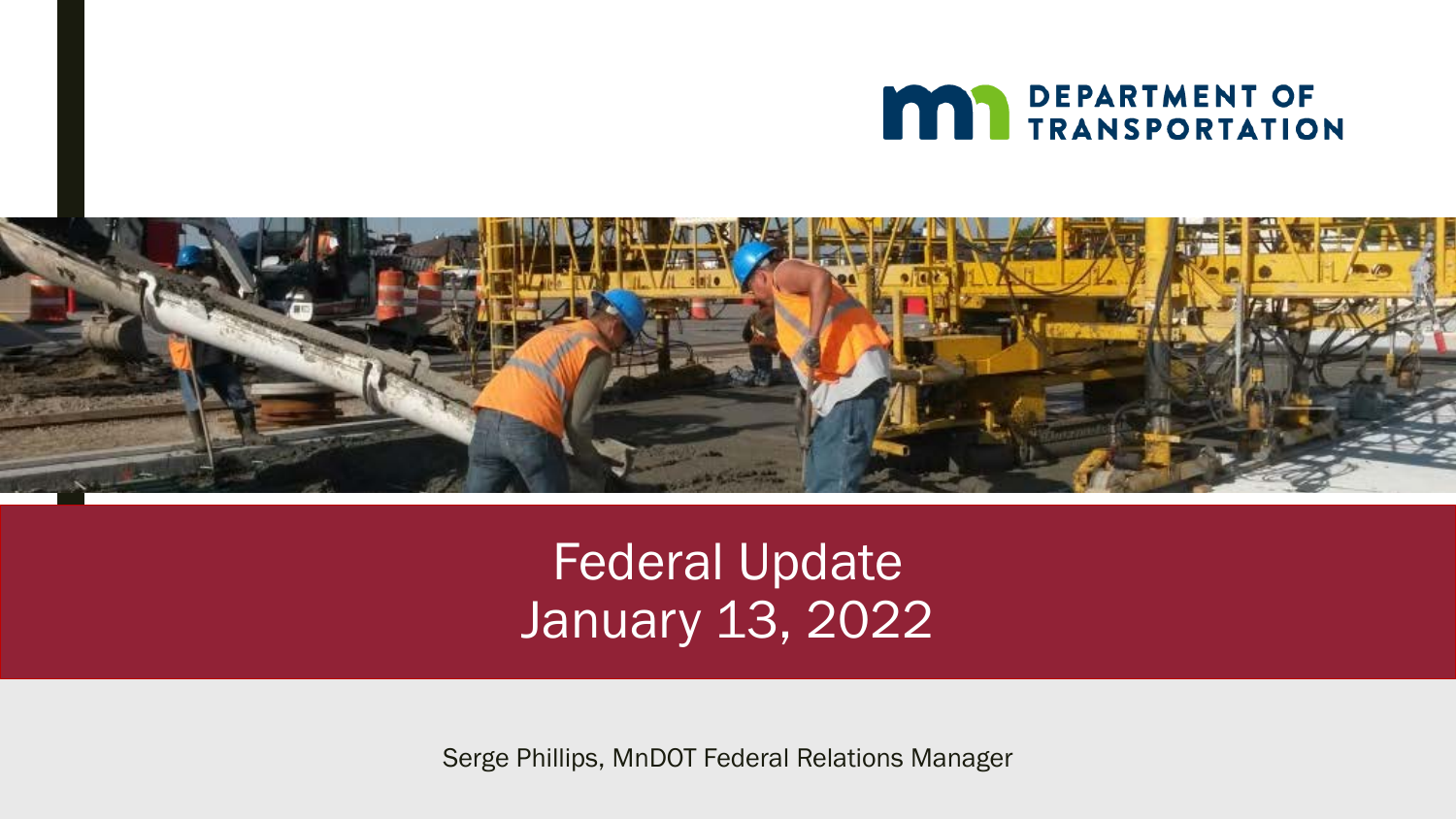#### Current Congressional Priorities

- Nov. 15 Congress passes IIJA
- Appropriations Continuing Resolution through February 18.
- Build Back Better negotiations
- Debt Ceiling negotiations

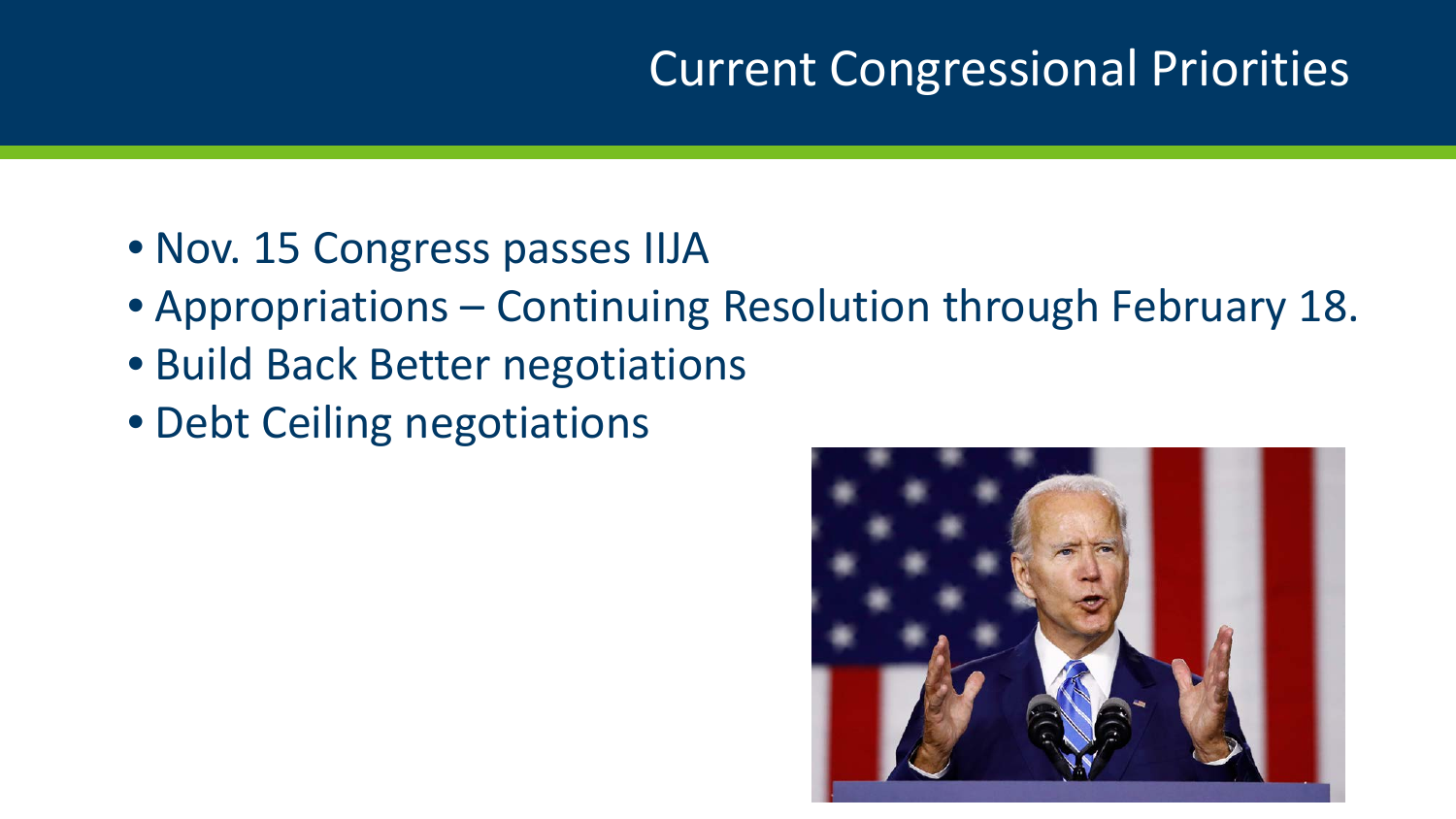## Infrastructure Investment and Jobs Act (IIJA) - Highway

- Highway Reauthorization Funding:
	- **Highway Condition Needs:** Mn five-year highway apportionment is \$4.5 billion
		- Core Highway programs were retained (NHPP, STPBG, HSIP, CMAQ)
		- Another \$300 million over five years in formula bridge money
		- 90% of highway funding provided to states via formula programs
	- **Safety**: \$300 million/5 yrs (HSIP), funding increase (vision zero inspired), wider eligibility
	- **New programs:** carbon reduction, resiliency, equity, broadband, Electric Vehicle and Charging and Fueling Infrastructure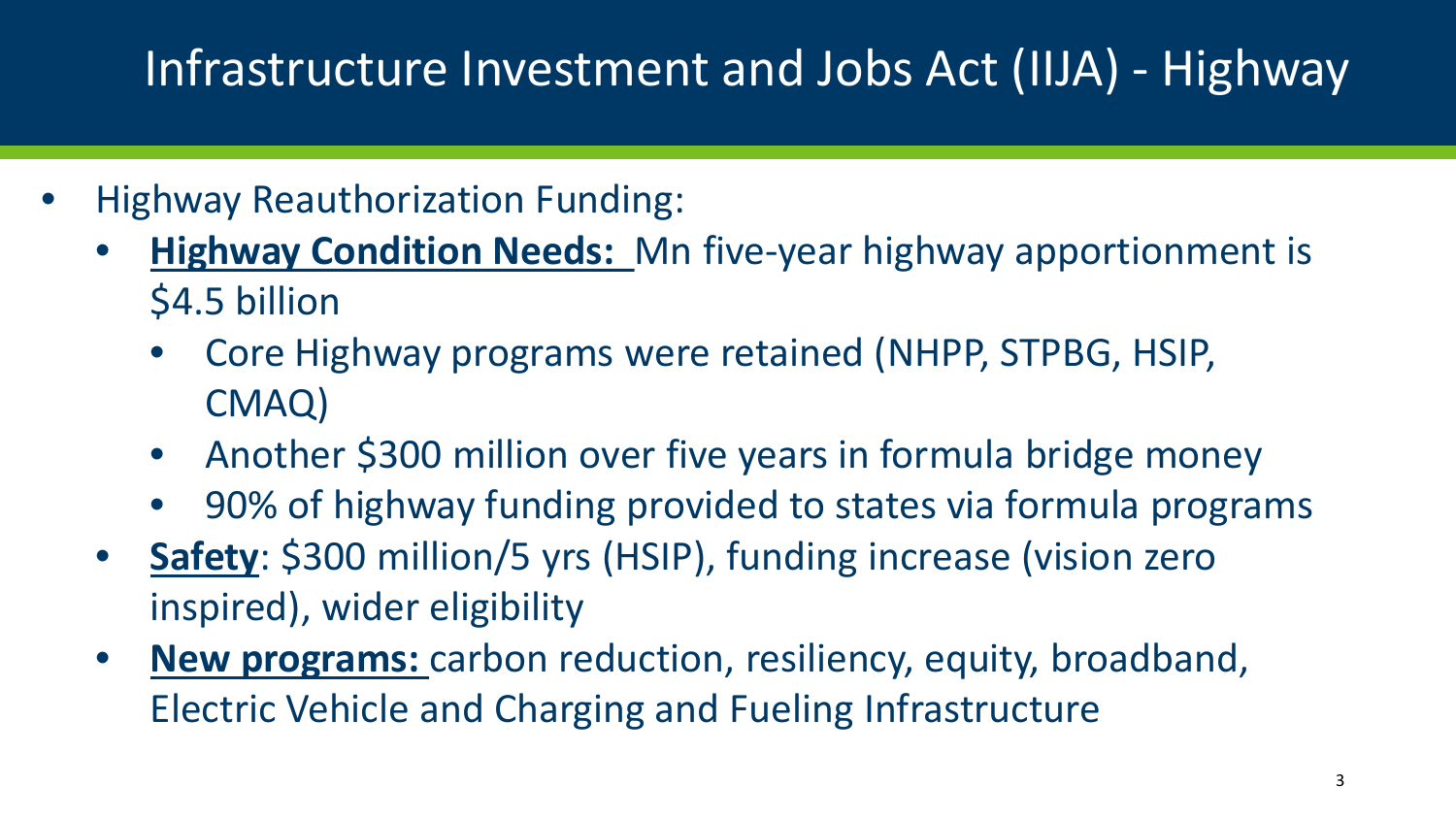#### Highway Funding for Roads and Bridges Estimates for Minnesota

|                                                                                                 |                |                             | <b>Federal Highway Formula Funding Levels (millions)</b> |                                  |                      |                      |                      |                      |                                  |
|-------------------------------------------------------------------------------------------------|----------------|-----------------------------|----------------------------------------------------------|----------------------------------|----------------------|----------------------|----------------------|----------------------|----------------------------------|
|                                                                                                 |                | 2021                        |                                                          | 2022                             | 2023                 | 2024                 | 2025                 |                      | 2026                             |
| <b>Federal Formula Program</b>                                                                  |                | <b>Actual (FAST</b><br>Act) | <b>IIJA Estimate</b>                                     | <b>Increase over FAST</b><br>Act | <b>IIJA Estimate</b> | <b>IIJA Estimate</b> | <b>IIJA Estimate</b> | <b>IIJA Estimate</b> | <b>Increase over FAST</b><br>Act |
| National Highway Performance <sup>F4</sup>                                                      | <b>NHPP</b>    | 408                         | 462                                                      | 53                               | 470                  | 478                  | 486                  | 495                  | 87                               |
| <b>Surface Transportation Block Grant</b>                                                       | <b>STBG</b>    | 194                         | 225                                                      | 30                               | 229                  | 233                  | 237                  | 241                  | 47                               |
| Highway Safety Improvement F4                                                                   | HSIP           | 51                          | 63                                                       | 12                               | 64                   | 66                   | 67                   | 68                   | 18                               |
| Rail Highway Crossings                                                                          | <b>RHCP</b>    | $\overline{7}$              | $\overline{7}$                                           | (0)                              | $\overline{7}$       | $\overline{7}$       | $\overline{7}$       | $\overline{7}$       | (0)                              |
| <b>Congestion Mitigation/Air Quality</b>                                                        | CMAQ           | 30                          | 31                                                       | $\mathbf{1}$                     | 32                   | 32                   | 33                   | 34                   | 3                                |
| National Highway Freight                                                                        | <b>NHFP</b>    | 22                          | 20                                                       | (2)                              | 20                   | 21                   | 21                   | 22                   | (0)                              |
| <b>Metro Planning</b>                                                                           | PLAN           | 5                           | 6                                                        | $\mathbf{1}$                     | 6                    | 6                    | 6                    | 7                    | $\overline{2}$                   |
| State Planning & Research <sup>F5</sup>                                                         | SPR            | 14                          | 16                                                       | $\overline{2}$                   | 16                   | 17                   | 17                   | 17                   | $\mathfrak{Z}$                   |
| Carbon Reduction                                                                                | <b>CRP</b>     |                             | 18                                                       | 18                               | 19                   | 19                   | 20                   | 20                   | 20                               |
| Promoting Resilient Operations for Transformative, Efficient, and Cost-saving<br>Transportation | <b>PROTECT</b> |                             | 21                                                       | 21                               | 21                   | 22                   | 22                   | 23                   | 23                               |
| Sub Total F1                                                                                    |                | 730                         | 868                                                      | 138                              | 884                  | 900                  | 916                  | 933                  | 203                              |
|                                                                                                 | HIP            |                             |                                                          |                                  |                      |                      |                      |                      |                                  |
| Highway Infrastructure Program                                                                  |                | 23                          |                                                          |                                  |                      |                      |                      |                      |                                  |
| Bridge Replacement/Rehab                                                                        | <b>BFP</b>     |                             | 60                                                       | 60                               | 60                   | 60                   | 60                   | 60                   | 60                               |
| National EV Charging                                                                            | <b>NEVFP</b>   |                             | 14                                                       | 14                               | 14                   | 14                   | 14                   | 14                   | 14                               |
| Sub Total F <sub>2</sub>                                                                        |                | 23                          | 74                                                       |                                  | 74                   | 74                   | 74                   | 74                   |                                  |
| <b>Grand Total</b>                                                                              |                | 753                         | 942                                                      |                                  | 958                  | 974                  | 990                  | 1,007                |                                  |

F1 - Subject to Annual Appropriation process as limitation in 2021 was 90% of Highway Formula Funding Level

F2 - Not limited by the Annual Appropriation process, 100%

F3 - All Estimated information based on tables provided by AASHTO

F4 - Includes Section 164 penalty (DWI or DUI repeat offender) adjustments

F5 - State Planning & Research for 2022-2026 will be 2% of the core programs.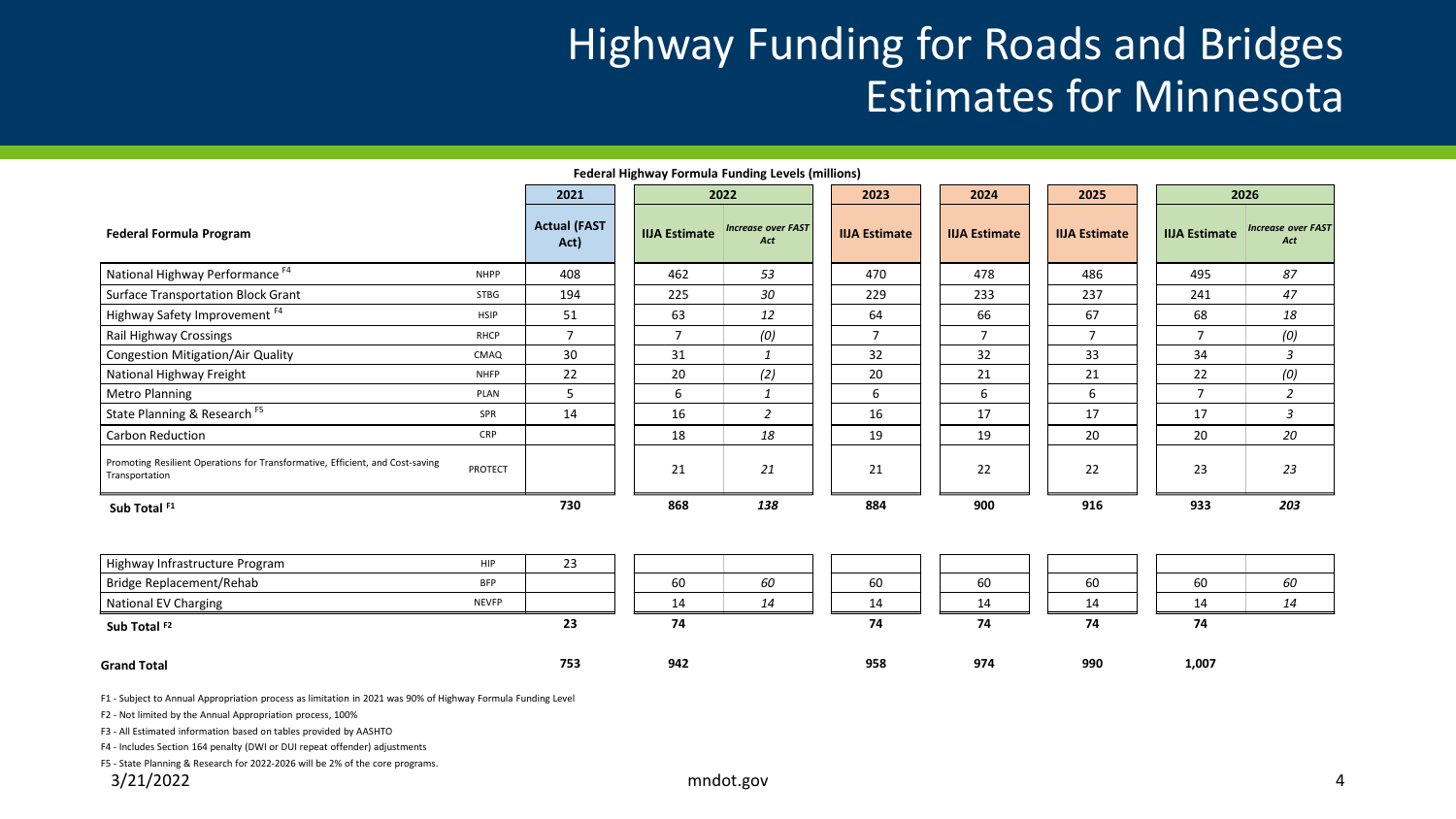#### Estimated IIJA Impacts to Federal Programs

| <b>Federal Formula Program</b>                            | <b>MnDOT</b> | Local | 2021<br><b>FAST Act</b> | 2022<br><b>IIJA</b> | 2022-2026<br>5-Year<br>Change | <b>Investment Description</b>                                                                                                                                        |
|-----------------------------------------------------------|--------------|-------|-------------------------|---------------------|-------------------------------|----------------------------------------------------------------------------------------------------------------------------------------------------------------------|
| National Highway Performance <sup>F4</sup><br><b>NHPP</b> | 99%          | 1%    | 408                     | 462                 | 17%                           | Performance based investments on the Interstate and<br>National Highway System (NHS) for pavements, bridges,<br>and reliability                                      |
| <b>Surface Transportation Block Grant:</b>                |              |       |                         |                     |                               |                                                                                                                                                                      |
| Federal-aid System<br><b>STBG</b>                         | 40%          | 60%   | 173                     | 200                 | 15%                           | Pavement, bridge, and other roadside infrastructure<br>investments on non-NHS highways and local federal-aid<br>roads (county roads and city streets)                |
| <b>Transportation Alternatives</b><br>STBG-TA             |              | 100%  | 16                      | 18                  | 19%                           | Small scale investment for bike and pedestrian facilities,<br>Safe Routes to School, scenic byways, and historic<br>preservation                                     |
| Off-System Bridges<br><b>BROS</b>                         |              | 100%  | 6                       | $\overline{7}$      | 18%                           | Bridge investments for non-federal-aid roads (township<br>and local roads)                                                                                           |
| Highway Safety Improvement:                               |              |       |                         |                     |                               |                                                                                                                                                                      |
| Safety Program<br><b>HSIP</b>                             | 30%          | 70%   | 37                      | 46                  | 31%                           | Safety infrastructure investments on MnDOT highways,<br>county roads, and city streets                                                                               |
| Section 164 Penalty <sup>F4</sup><br>SEC164               | 80%          | 20%   | 14                      | 17                  | 26%                           | Safety infrastructure and non-infrastructure investments<br>on MnDOT highways, county roads, and city streets and<br>Department of Public Safety enforcement efforts |
| Rail Highway Crossings<br><b>RHCP</b>                     | 10%          | 90%   | $\overline{7}$          | $\overline{7}$      | (2%)                          | Safety investments at highway-railroad grade crossings                                                                                                               |
| Congestion Mitigation/Air Quality<br>CMAQ                 |              | 100%  | 30                      | 31                  | 6%                            | Investments to improve air quality                                                                                                                                   |
| National Highway Freight<br><b>NHFP</b>                   | 30%          | 70%   | 22                      | 20                  | (4%)                          | Freight investments selected through statewide<br>solicitation                                                                                                       |
| <b>Metro Planning</b><br>PLAN                             |              | 100%  | 5                       | 6                   | 28%                           | Required funding for Metropolitan Planning Organization<br>(MPO) planning                                                                                            |
| State Planning & Research <sup>F5</sup><br>SPR            | 100%         |       | 14                      | 16                  | 20%                           | Required funding for research and state<br>planning/program management                                                                                               |
| Increase in Core Formula Programs                         |              |       |                         |                     |                               |                                                                                                                                                                      |

#### **Federal Highway Formula Funding Levels (millions)**

| <b>Federal Formula Program</b>                                                                  |                | <b>MnDOT</b> | Local | 2021<br><b>FAST Act</b> | 2022<br><b>IIJA</b> | 2022-2026<br>5-Year<br>Change | <b>Investment Description</b>                                                                                                                                                                                     |
|-------------------------------------------------------------------------------------------------|----------------|--------------|-------|-------------------------|---------------------|-------------------------------|-------------------------------------------------------------------------------------------------------------------------------------------------------------------------------------------------------------------|
| Carbon Reduction                                                                                | CRP            | thd          | thd   | $\Omega$                | 18                  | 100%                          | <b>NEW PROGRAM</b> - Investments to reduce transportation<br>emissions or development of carbon reduction strategies                                                                                              |
| Promoting Resilient Operations for Transformative,<br>Efficient, and Cost-saving Transportation | <b>PROTECT</b> | tbd          | thd   | $\Omega$                | 21                  | 100%                          | <b>NEW PROGRAM</b> - Investments to make existing<br>infrastructure more resilient or efforts to move<br>infrastructure to nearby locations not continuously<br>impacted by extreme weather and natural disasters |
| Sub Total F1                                                                                    |                |              |       | 730                     | 868                 | 23%                           |                                                                                                                                                                                                                   |
| Bridge Replacement/Rehab                                                                        | <b>BFP</b>     | 82%          | 18%   | $\Omega$                | 60                  | 100%                          | <b>NEW PROGRAM</b> - Increased investments in bridge<br>preservation, including 15% for off-system bridges                                                                                                        |
| National EV Charging                                                                            | <b>NEVFP</b>   | tbd          | tbd   | 0                       | 14                  | 100%                          | NEW PROGRAM - Investments to build a network of EV<br>chargers to facilitate long-distance travel and provide<br>charging options.                                                                                |
| Sub Total <sup>F2</sup>                                                                         |                |              |       | 0                       | 74                  | 100%                          |                                                                                                                                                                                                                   |
| <b>Grand Total</b>                                                                              |                |              |       | 730                     | 942                 | 34%                           |                                                                                                                                                                                                                   |

**Federal Highway Formula Funding Levels (millions)**

F1 - Subject to Annual Appropriation process as limitation in 2021 was 90% of Highway Formula Funding Level

F2 - Not limited by the Annual Appropriation process, 100%

F3 - All Estimated information based on tables provided by AASHTO

F4 - Includes Section 164 penalty (DWI or DUI repeat offender) adjustments

F5 - State Planning & Research for 2022-2026 will be 2% of the core programs.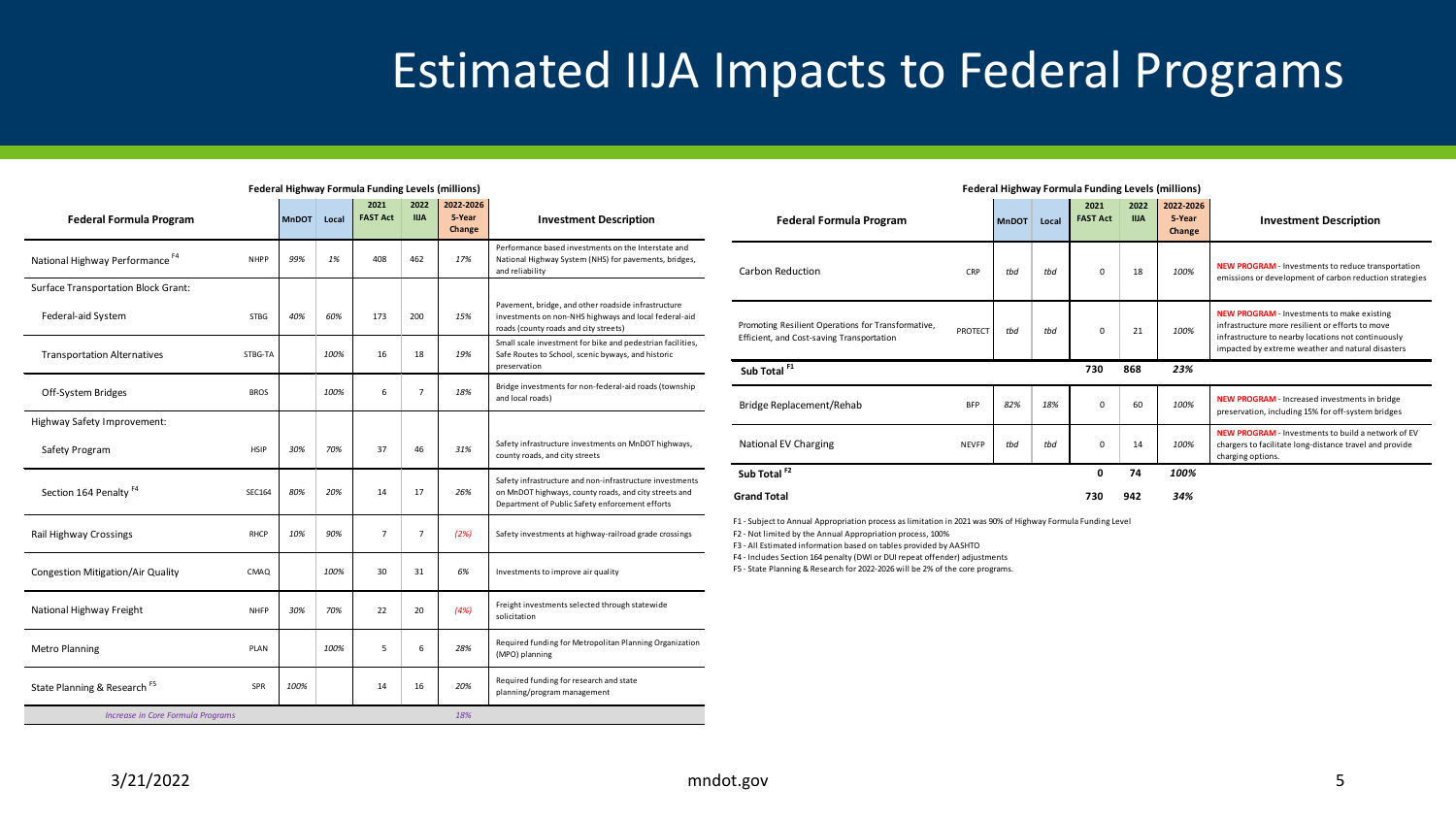#### Comparison of FAST Act and IIJA

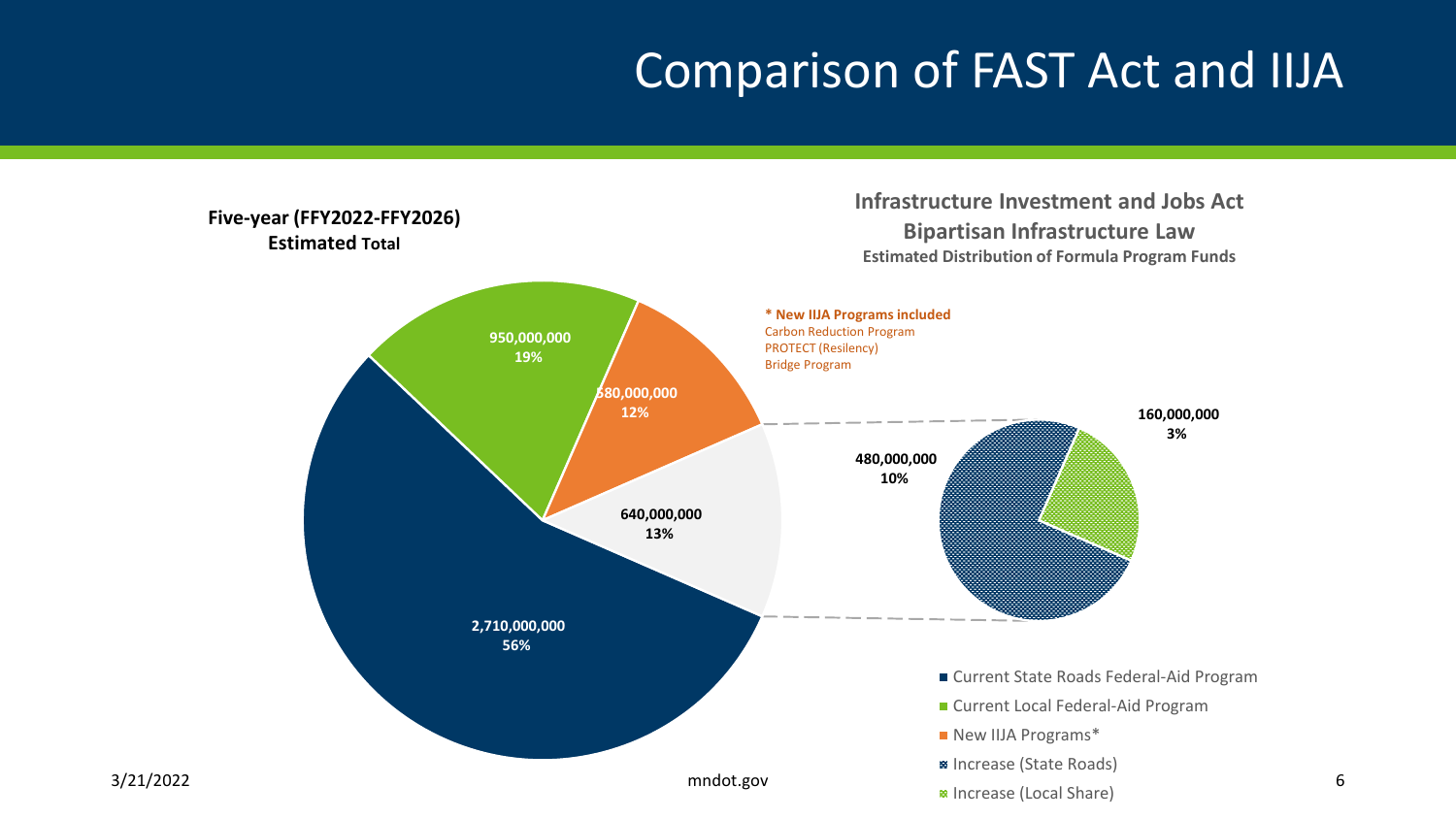#### Comparison of FAST Act and IIJA

|          | 6,000 | <b>Infrastructure Investment and Jobs Act</b><br><b>Bipartisan Infrastructure Law</b><br>Estimated Distribution of Formula Program Funds | * New IIJA Programs Included:<br><b>Carbon Reduction Program</b><br><b>PROTECT (Resilency)</b><br><b>Bridge Program</b><br><b>Electric Vehicle Program</b> |
|----------|-------|------------------------------------------------------------------------------------------------------------------------------------------|------------------------------------------------------------------------------------------------------------------------------------------------------------|
|          | 5,000 |                                                                                                                                          |                                                                                                                                                            |
|          | 4,000 |                                                                                                                                          | New IIJA Programs*, 580<br>Increase (Local Share), 160                                                                                                     |
|          |       | <b>Current Local Federal-Aid</b><br>Program                                                                                              | Increase (State Roads), 480<br><b>Current Local Federal-Aid</b><br>Program                                                                                 |
| Millions | 3,000 | 950                                                                                                                                      | 950                                                                                                                                                        |
|          | 2,000 | <b>Current State Roads Federal-</b><br><b>Aid Program</b>                                                                                | <b>Current State Roads Federal-</b><br><b>Aid Program</b>                                                                                                  |
|          | 1,000 | 2,710                                                                                                                                    | 2,710                                                                                                                                                      |

FAST Act Funding Level (5-year FFY2022 to FFY2026)

 IIJA Funding Level (5-year FFY2022 to FFY2026)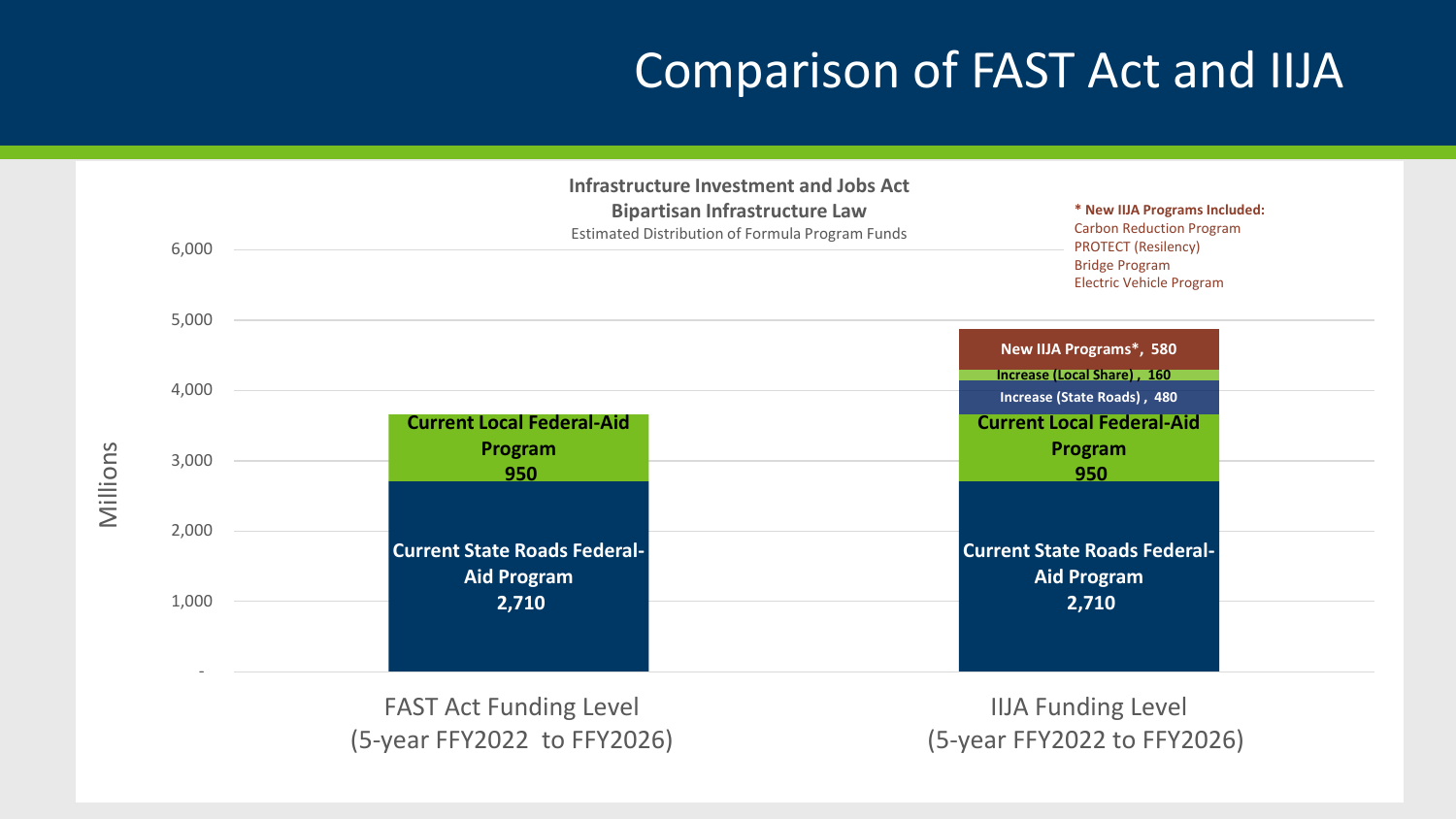#### IIJA Discretionary Grants

- US DOT Discretionary Funding Total five year funding:
	- New: Bridge Investment Program (in addition to bridge formula program) \$12.5 billion
	- Existing: INFRA \$14 billion
	- Existing: Local and Regional Project Assistance Program (old RAISE/BUILD/TIGER) \$7.5 billion
	- New: National Infrastructure Project Assistance (megaprojects) \$5 billion
	- New: Safe Streets and Roads for All (vision zero) \$5 billion
	- New: Charging and Fueling Infrastructure \$2.5 billion
	- New: Rural Surface Transportation Grants \$2 billion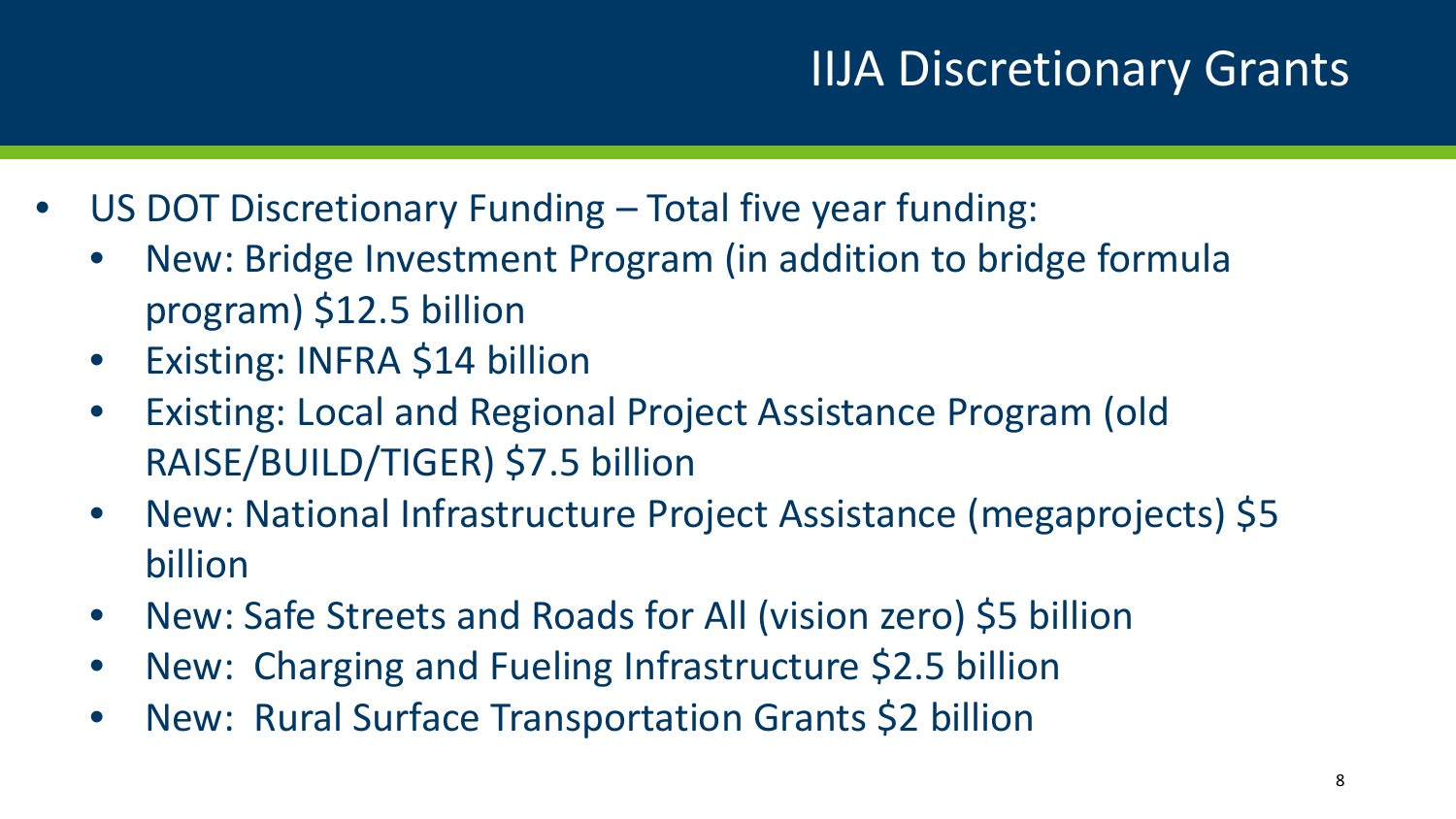#### IIJA Discretionary Grants

- (New) Safe Streets and Roads for All: Supports TZD in Minnesota
	- Comprehensive safety action plan (planning grant)
	- Planning, design, and development activities for infrastructure projects identified in a comprehensive safety action plan
- (New) Charging and Fueling Infrastructure: Define alternative fuel corridors and establish a process to regularly redesignate them
	- Set-aside (50%) to install EV charging and alternative fueling infrastructure
- (New) Rural Surface Transportation Grants:
	- ≤10% for grants to small projects (<\$25M); 25% for designated routes of the ADHS; and 15% for projects in States with higher than average rural roadway lane departure fatalities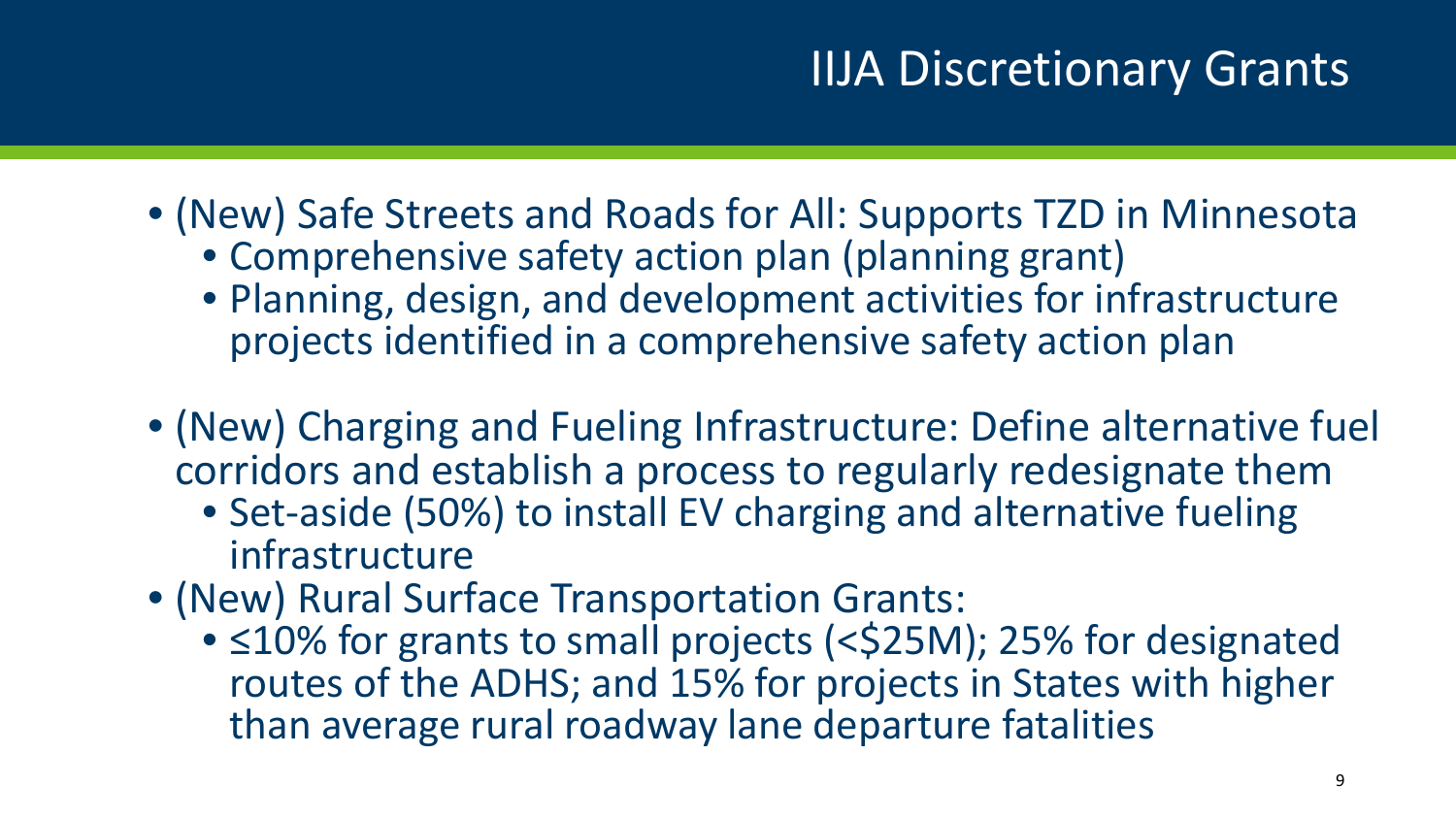#### IIJA Discretionary Grants

- (New) National Infrastructure Project Assistance Program ("Mega-projects")
	- For projects on NHS or National Highway Freight Network (NHFN).
	- 50% of grant funding for projects more than \$100 M but less than \$500 M, and 50% for projects costing \$500 M or more
- (New) Bridge investment program: to improve bridges and culverts
	- At least 50% of funding reserved for certain large projects
	- Different process for funding projects ≤\$100 M cost
	- Sets aside \$40M per FY for Tribal transportation bridges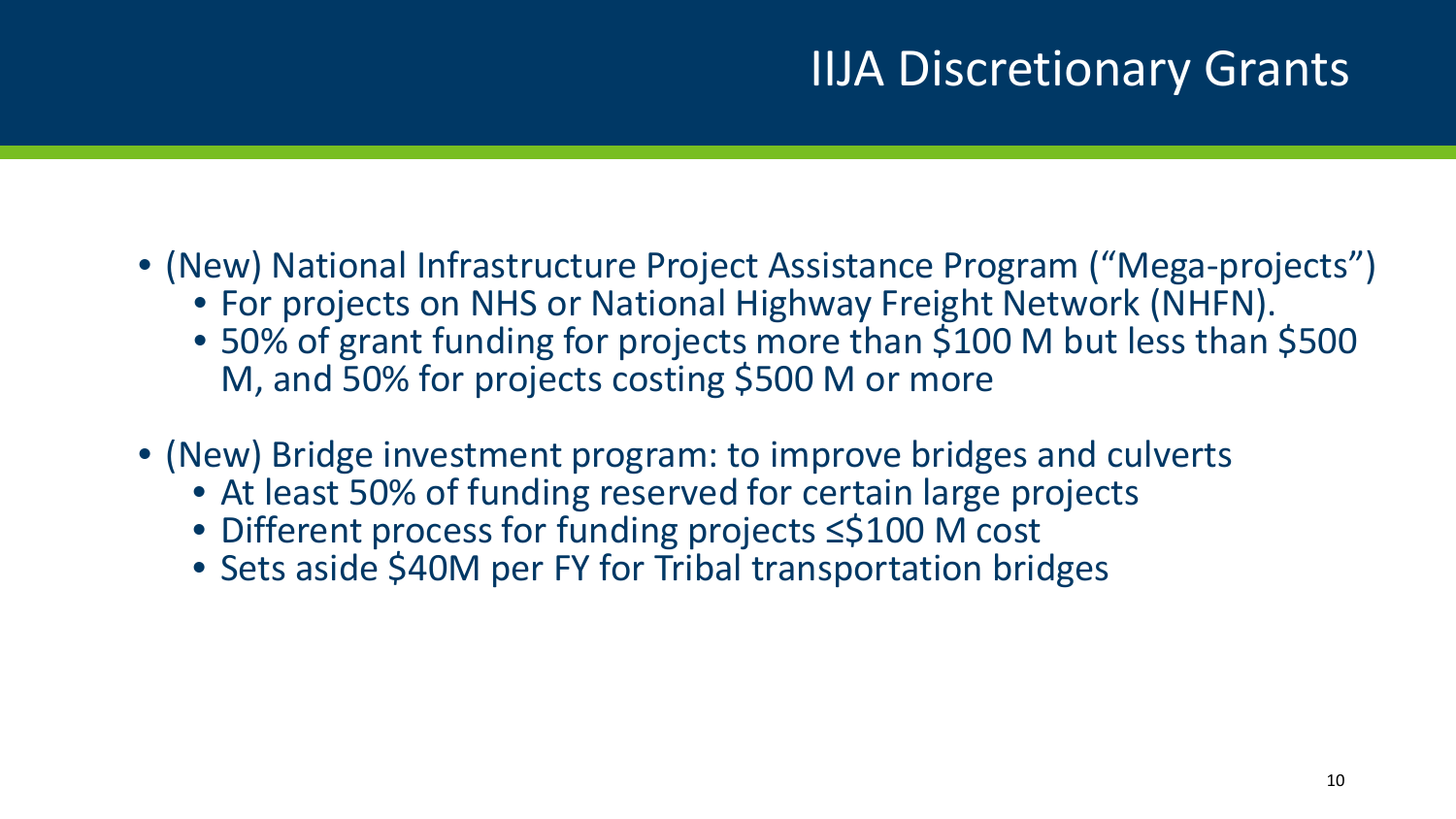#### New IIJA – Bridge Program

New \$27.5 billion formula-based FHWA bridge program with General Fund appropriations

- Eligible uses include bridge replacement, rehabilitation, preservation, protection, or construction
- 75% distributed by state share of "poor bridges"
- 25% distributed by state share of "fair bridges"
- ~\$300 million for MN
- 15% per state off-system set-aside at 100% federal share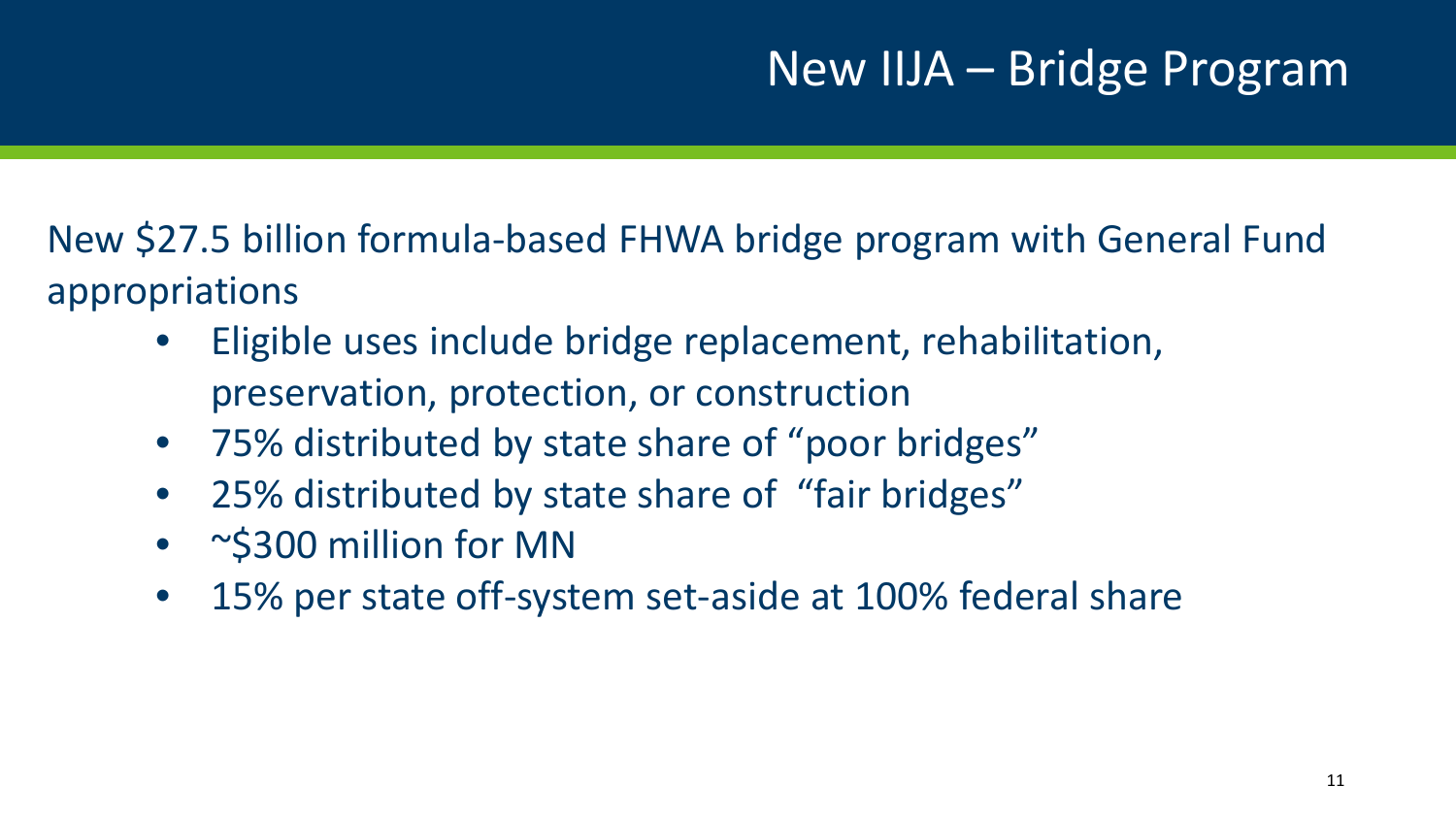#### New IIJA Climate and Resiliency Programs

- New Highway formula programs:
	- Carbon reduction \$107 million/5 yrs.
		- New formula carbon reduction program to reduce transportation greenhouse gas emissions 65% suballocated by population. States must develop a carbon reduction strategy within two years.
	- PROTECT (resiliency) \$121 million/5yrs. This section also contains grant programs.
		- Healthy Street Program: grants for cool and porous pavements,
		- Reconnecting Communities Program: planning grants up to \$2 million and capital construction grants up to \$5 million to redress historic inequities.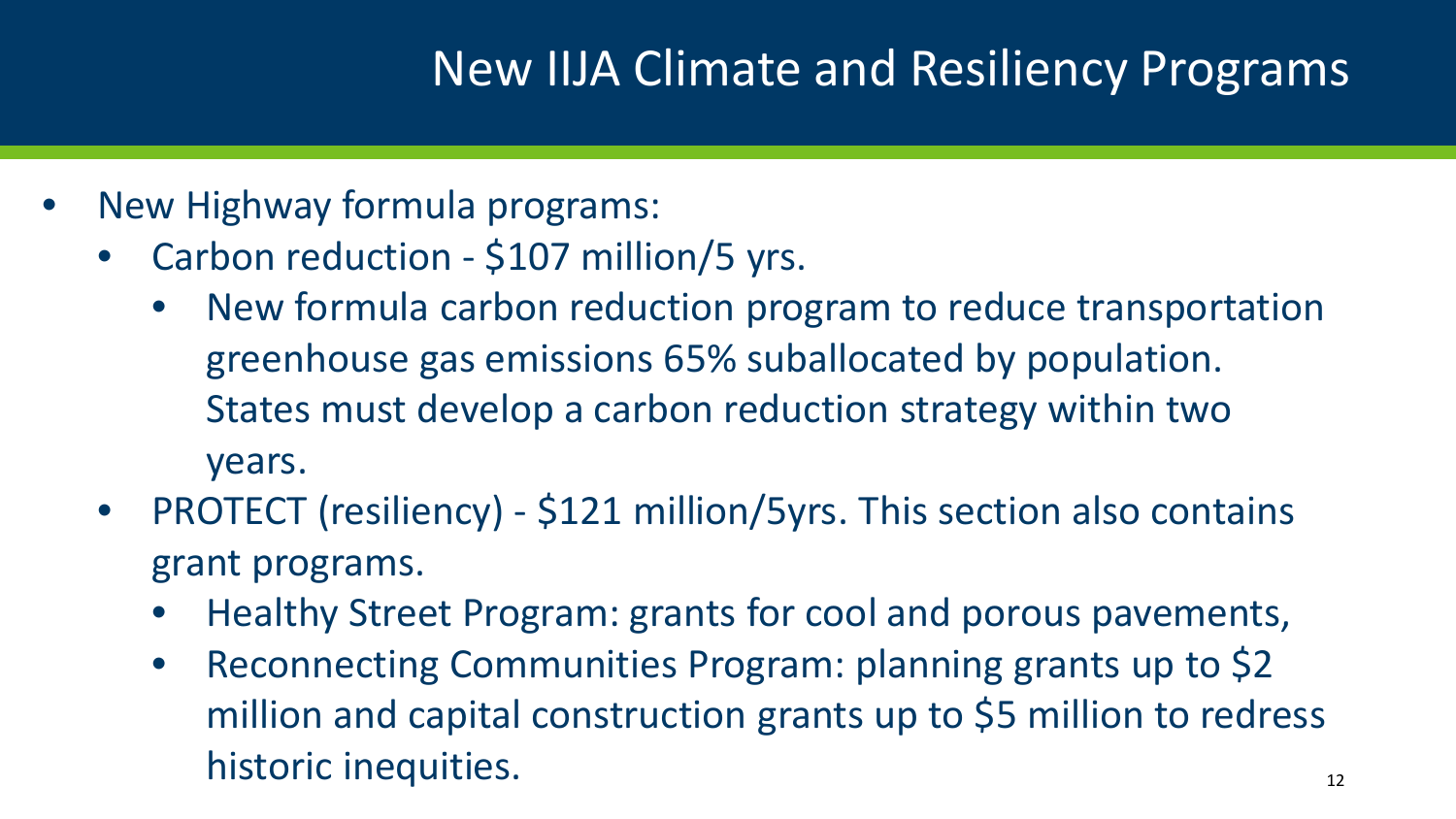### IIJA – Electric (EV) Charging National Network

Creates a new EV charging program with estimated \$68 million for Minnesota and broadband

- Eligible uses include EV charging infrastructure acquisition, installation, operation, maintenance, and data sharing
- State DOT plans required on use of funding for each fiscal year 2022 to 2026; if actions are not taken, funds could be reallocated to localities; if not, distributed to other states
- **Minnesota Impacts: decisions on ROW, procurement, Buy America provisions**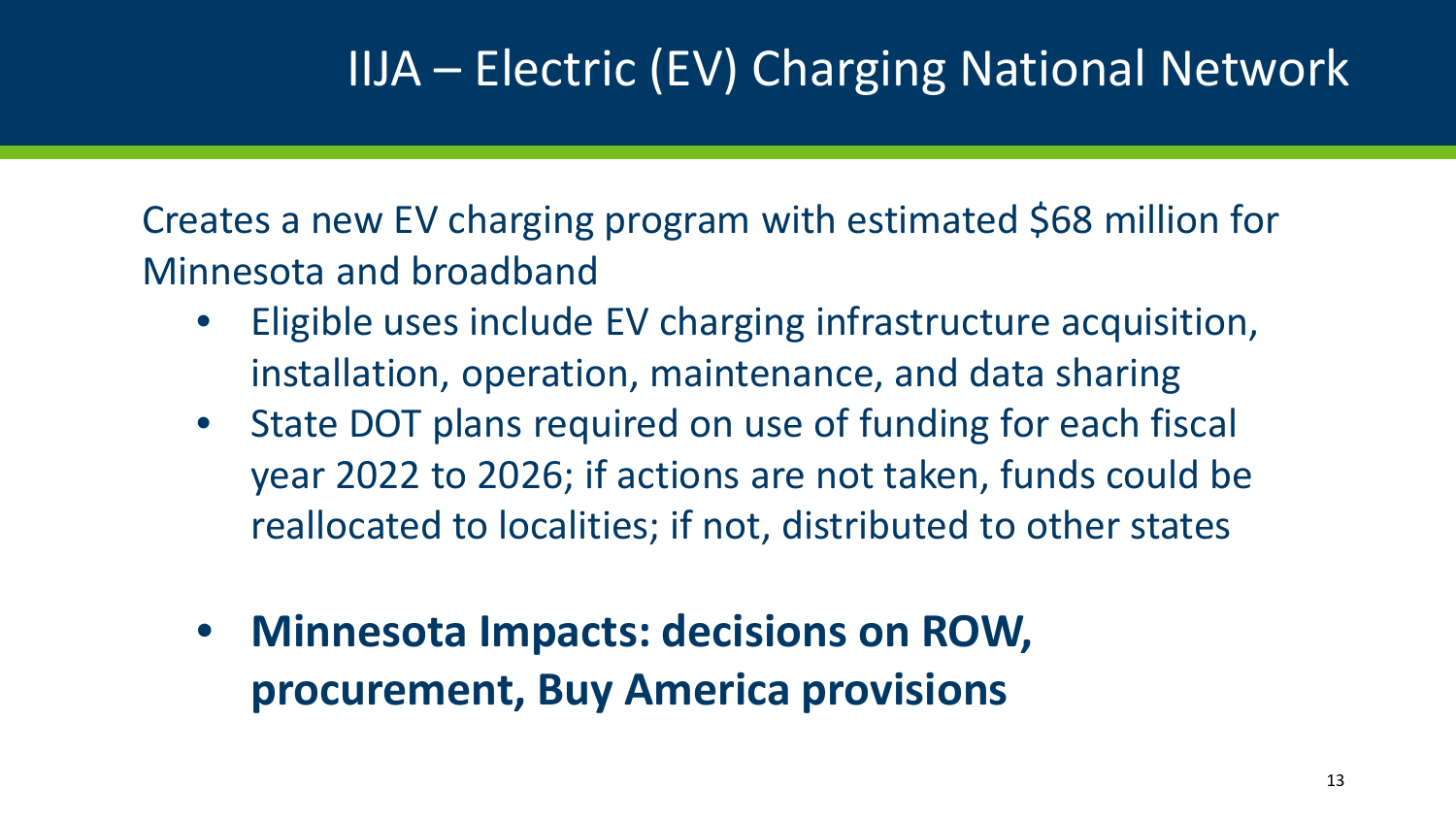### National EV Formula Program (Formula + Discretionary)

#### Current Alternative Fuel Corridor designations:

- 35: Corridor Ready; Duluth to Bloomington
- 35: Corridor Pending; Bloomington to IA
- 94: Corridor Ready; Moorhead to Alexandria, Saint Cloud to WI
- 94: Corridor pending; Alexandria to Saint Cloud

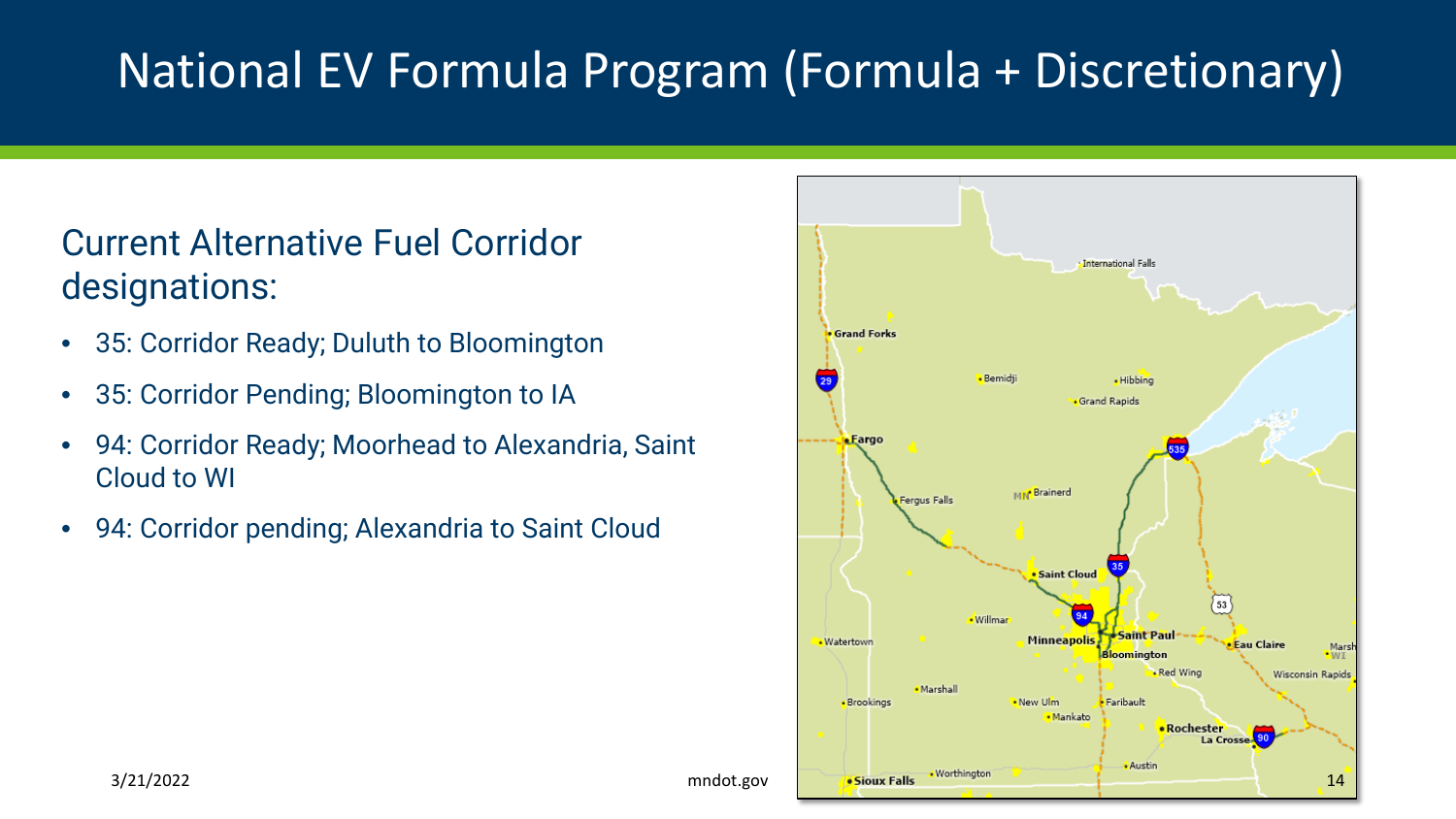#### Funding for Transit / Active Transportation

IIJA provides \$820 million for Minnesota in formula transit funding:

- Public transit formula-supported funding grows by 31%.
- These resources can be used for programs such as bus grants (\$2.3 billion nationally) and capital and station improvements
- \$21.3 billion (nationally) in for Capital Investment Grants and for certain formula programs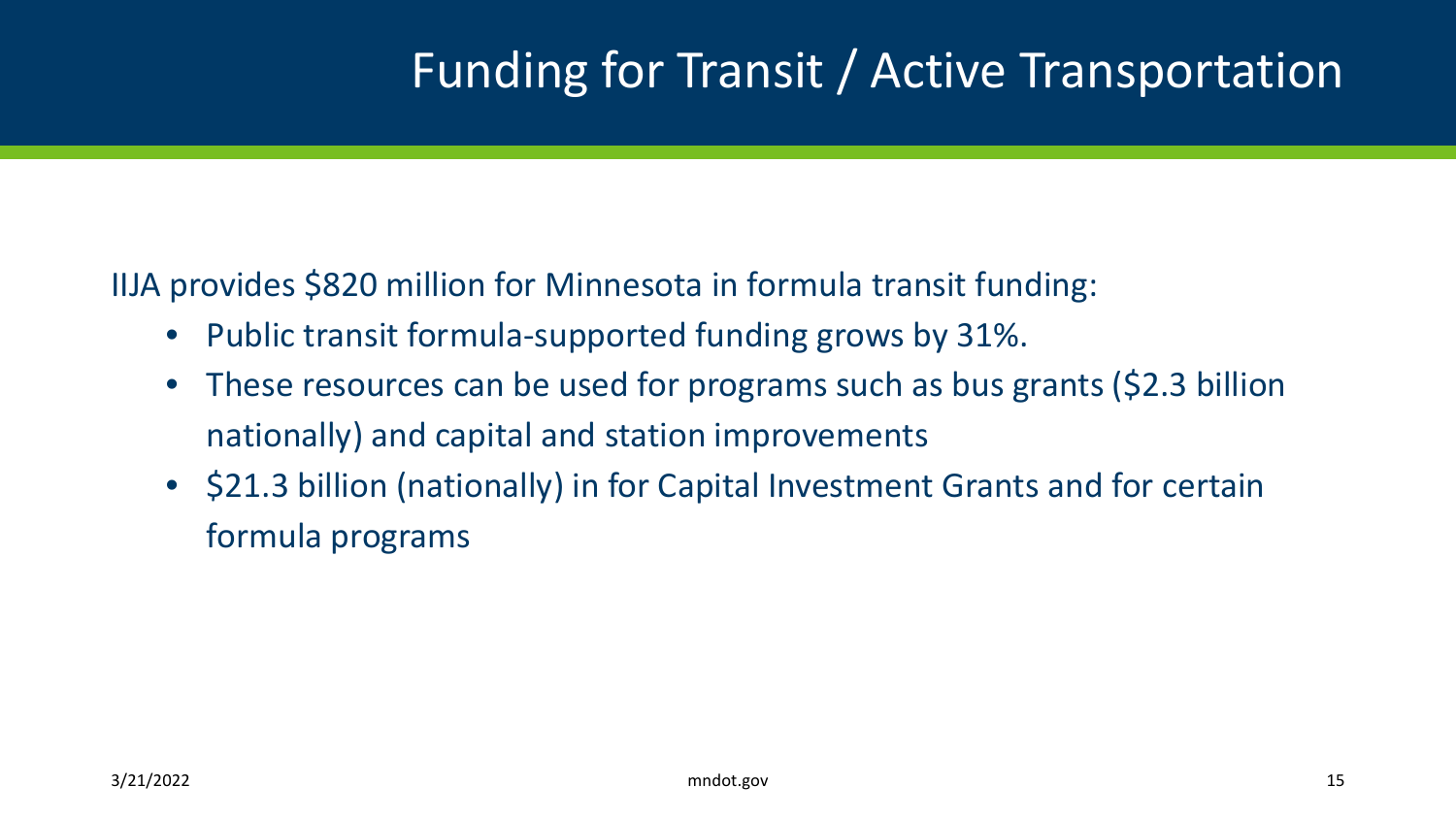#### Impact of IIJA on Greater Minnesota Transit

#### Discretionary (Competitive) Programs

• Federal Transit Administration (FTA) Low and No Emission Bus Programs (\$5.6B, expanded)

Competitive funding to state and local governmental authorities for the purchase or lease of zero-emission and low emission transit buses as well as acquisition, construction, and leasing of required supporting facilities

• FTA Buses and Bus Facilities Competitive Program (\$2B, expanded) Provides competitive funding to states and direct recipients to replace, rehabilitate, and purchase buses and related equipment and to construct busrelated facilities including technological changes or innovations to modify low or no emission vehicles or facilities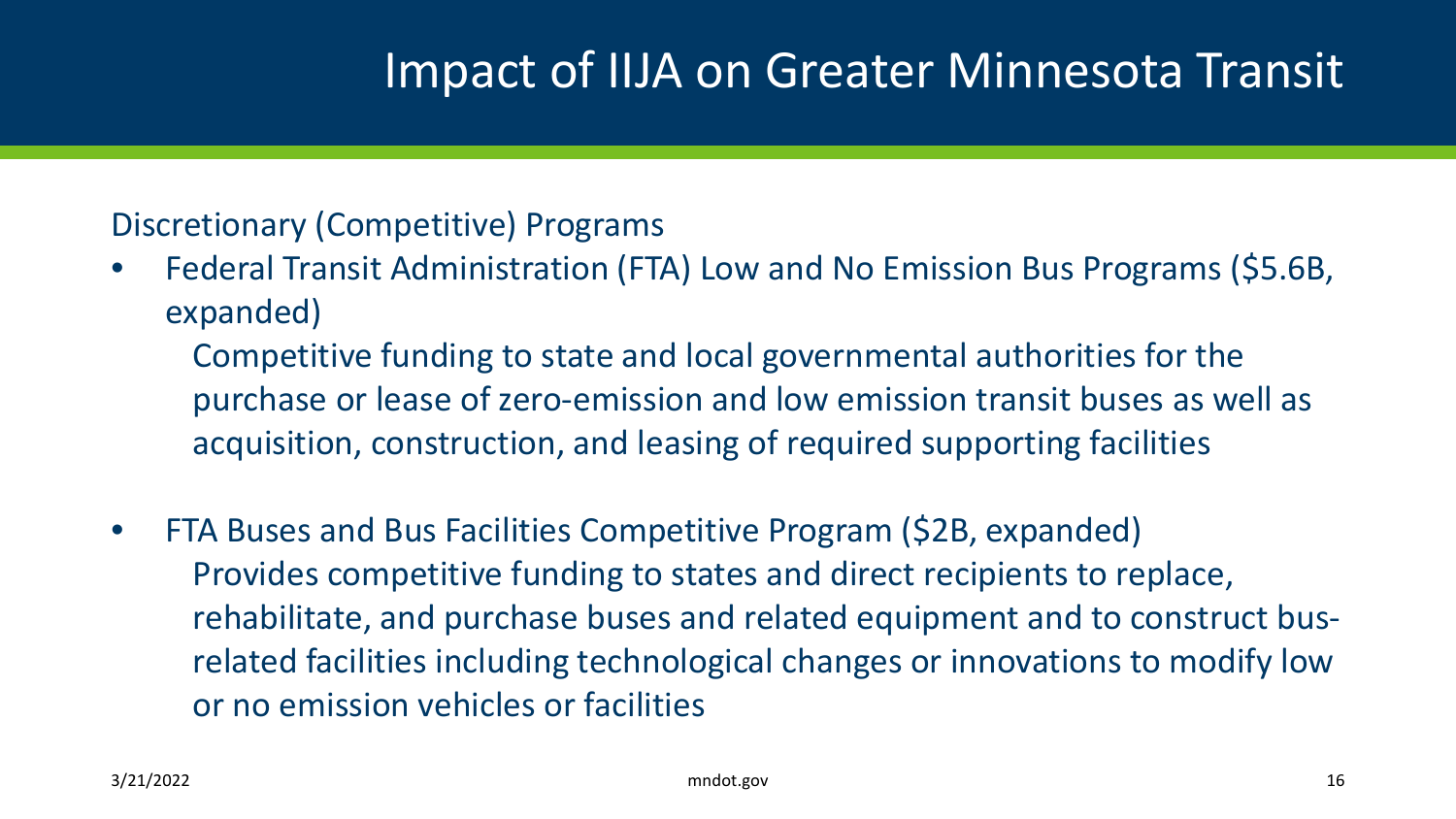- The National Freight Strategic Plan is updated to include best practices for reducing environmental impacts, potential impacts of the freight system on rural and historically disadvantaged communities, and strategies for decarbonization.
- Allows the designation of more miles as critical rural freight corridors and critical urban freight corridors.
- State may use ≤30% (10% under current law) of NHFP funding on freight intermodal or freight rail projects, subject to certain restrictions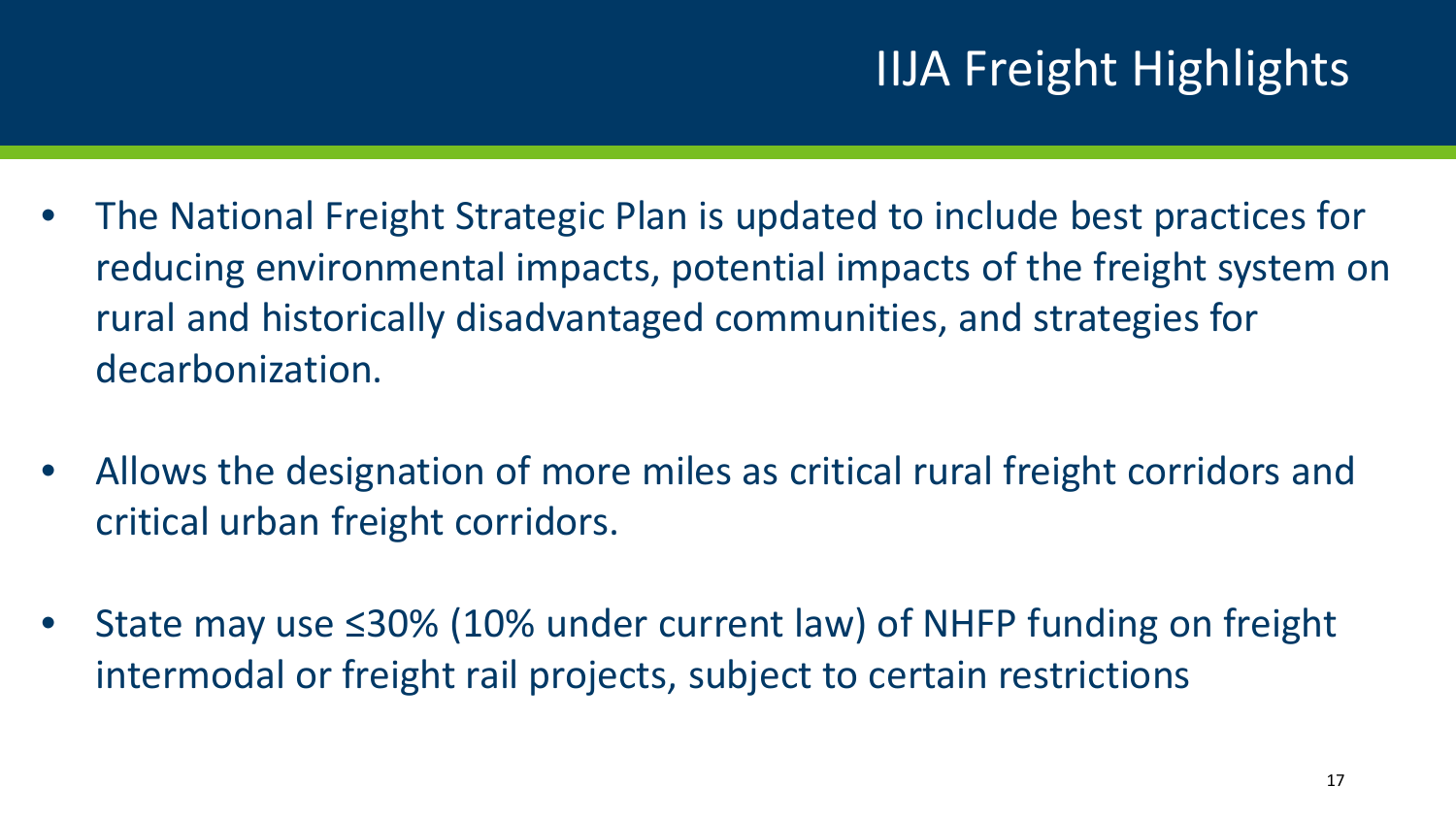#### How will IIJA Funding be used?

• US DOT/ FHWA guidance forthcoming

• Extensive Public engagement and outreach

• State statutorily defined project selection policy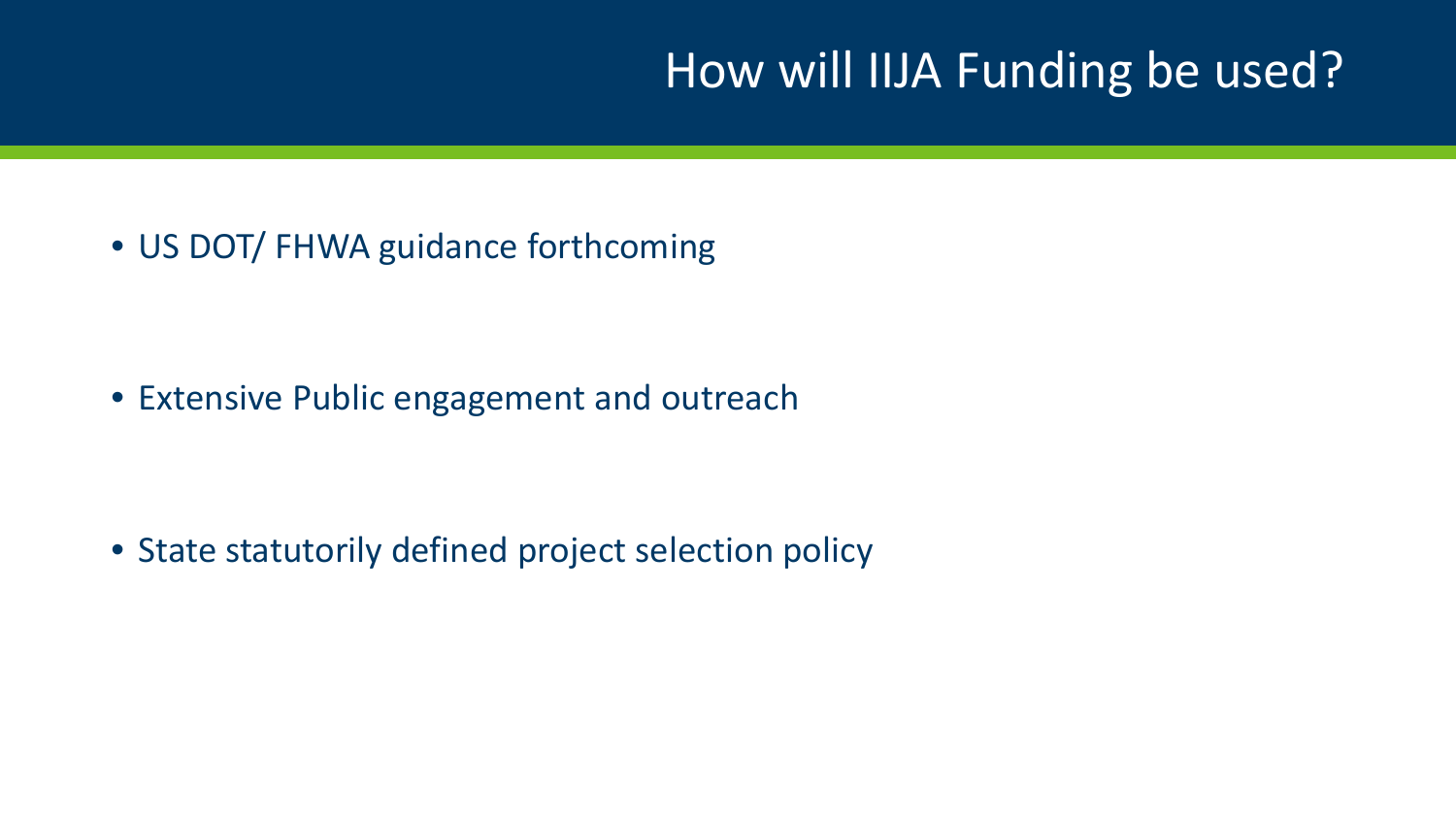#### Next Steps

- December 16 workshop at the Chaska Event Center hosted by the Minnesota Transportation Alliance and MnDOT was an initial outreach gathering event.
- Congress still must appropriate funds within the framework of IIJA, but without appropriations language that reflect IIJA. With the continuing resolution's extension of FAST Act levels of funding to February 18, 2022, different modes face different challenges.
	- Highway contact authority apportionment is already on the books, and the full year's worth of formula apportionments will be made available to state DOTs as soon as next week, so project planning can occur. However, construction contracts will be limited until a full-year appropriations bill is enacted.
	- Mass Transit and National Highway Traffic Safety Administration projects have to have one dollar of new obligation for every new dollar of contract authority in order to function properly.
- Minnesota will also need state legislative authority to spend most federal funds. Almost all federal funds also require at least a 20% state or local match. MnDOT will work closely with state lawmakers to secure needed matching funds during the 2022 legislative session.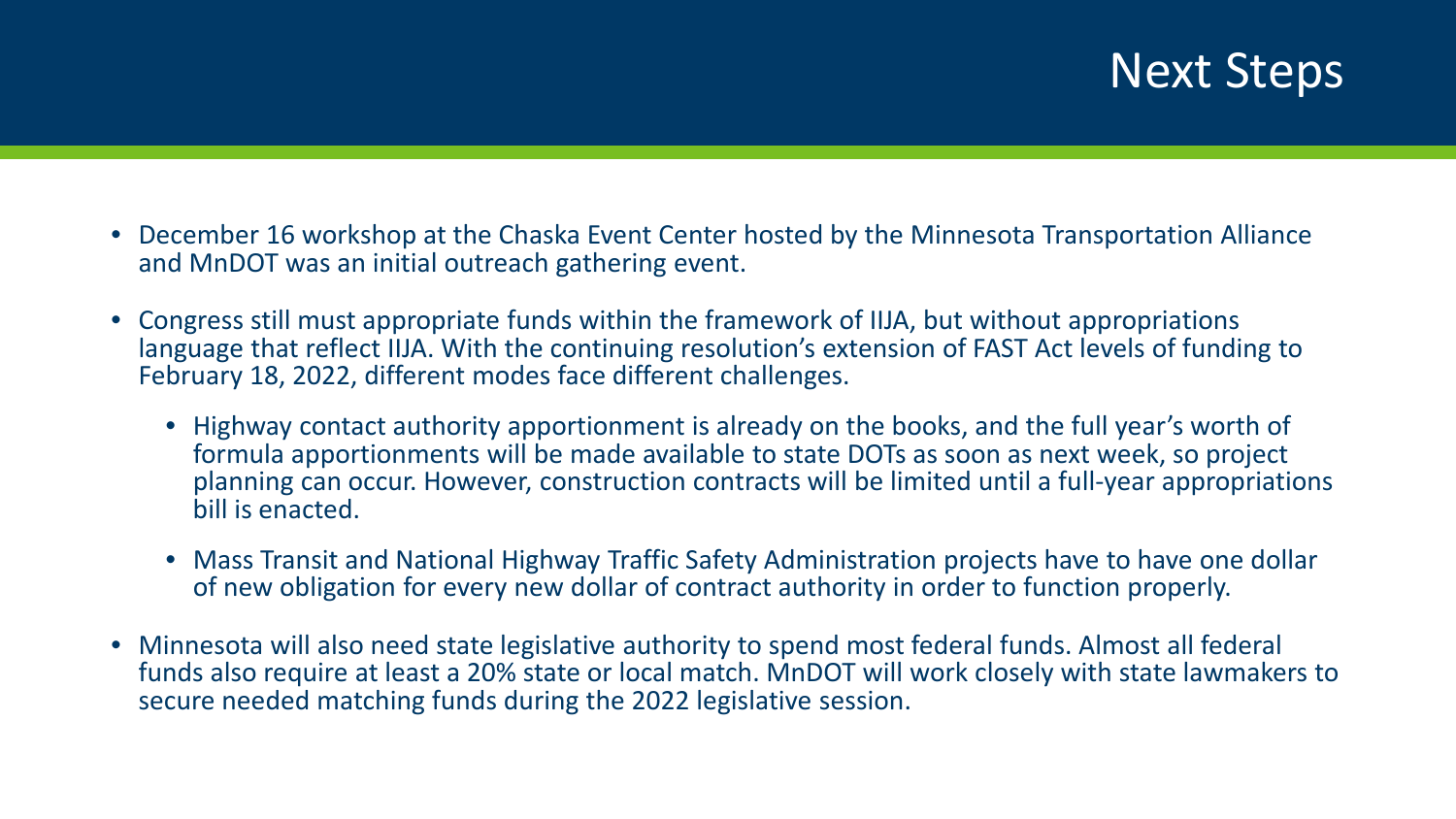### State / Local Match Requirements (Cont. 3)

#### All amounts in table below reflect rough estimates in millions:

| Program                        | <b>Federal Funds/Year</b> | <b>State/Local Match</b> |
|--------------------------------|---------------------------|--------------------------|
| FHWA – MnDOT $(Q70%)$          | \$166M                    | \$41M (@20%)             |
| FHWA – Locals $(@30%)$         | \$71M                     | \$18M (@20%)             |
| FAA                            | \$60M                     | \$7M (@10%)              |
| FTA - MnDOT portion only       | \$13M                     | \$7M (@36%)              |
| <b>Discretionary programs*</b> | $$450M$ (@2% of total)    | \$112M (@20%)            |
| <b>Grand Total</b>             | <b>\$760M</b>             | \$185M                   |

*\*Estimates of Minnesota's portion of the many new and expanded discretionary grant programs are for illustrative purposes only*